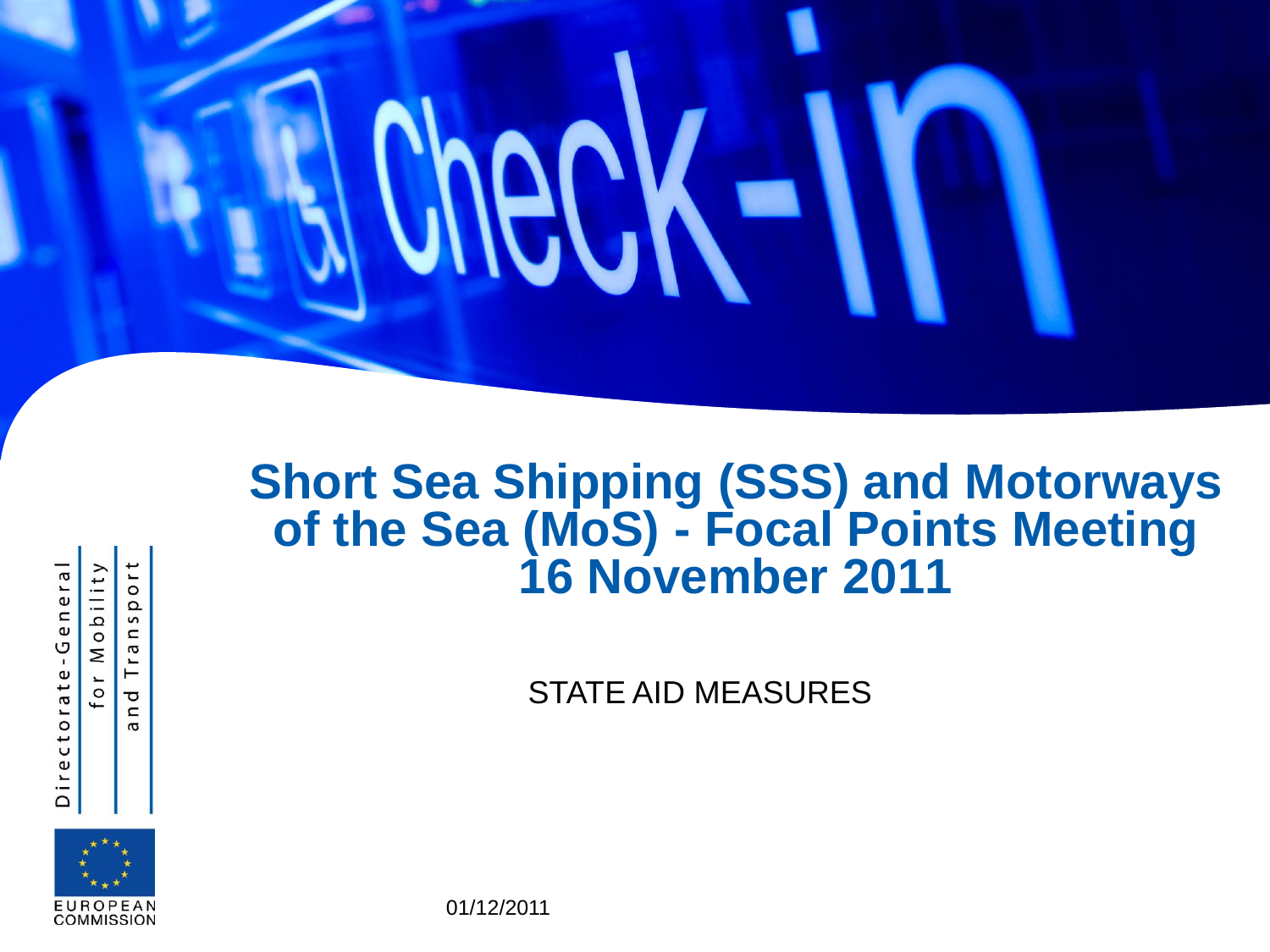

• The decision to grant State aid lies with the Member States

• Member States should notify individual aid or schemes before implementation



● 3 sets of State aid guidelines : environmental, regional and shipbuilding frameworks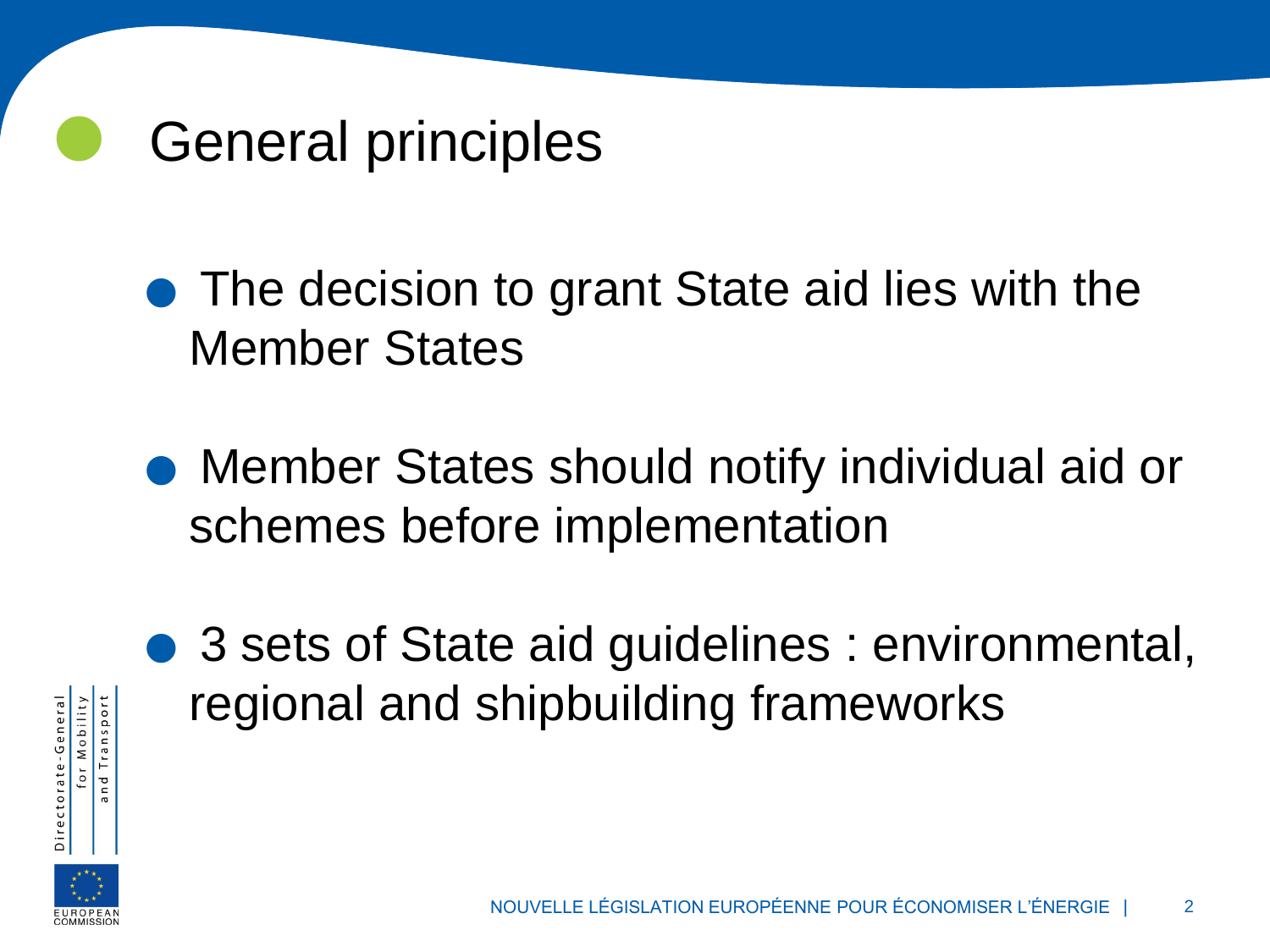# Environmental State aid guidelines

- Retro-fitting air pollution control devices (scrubbers) to the exhaust systems of existing vessels
- Retro-fitting marine engines on existing vessels to allow them to burn the low sulphur fuel more efficiently



• Fitting new vessels with liquid natural gas (LNG) marine engines

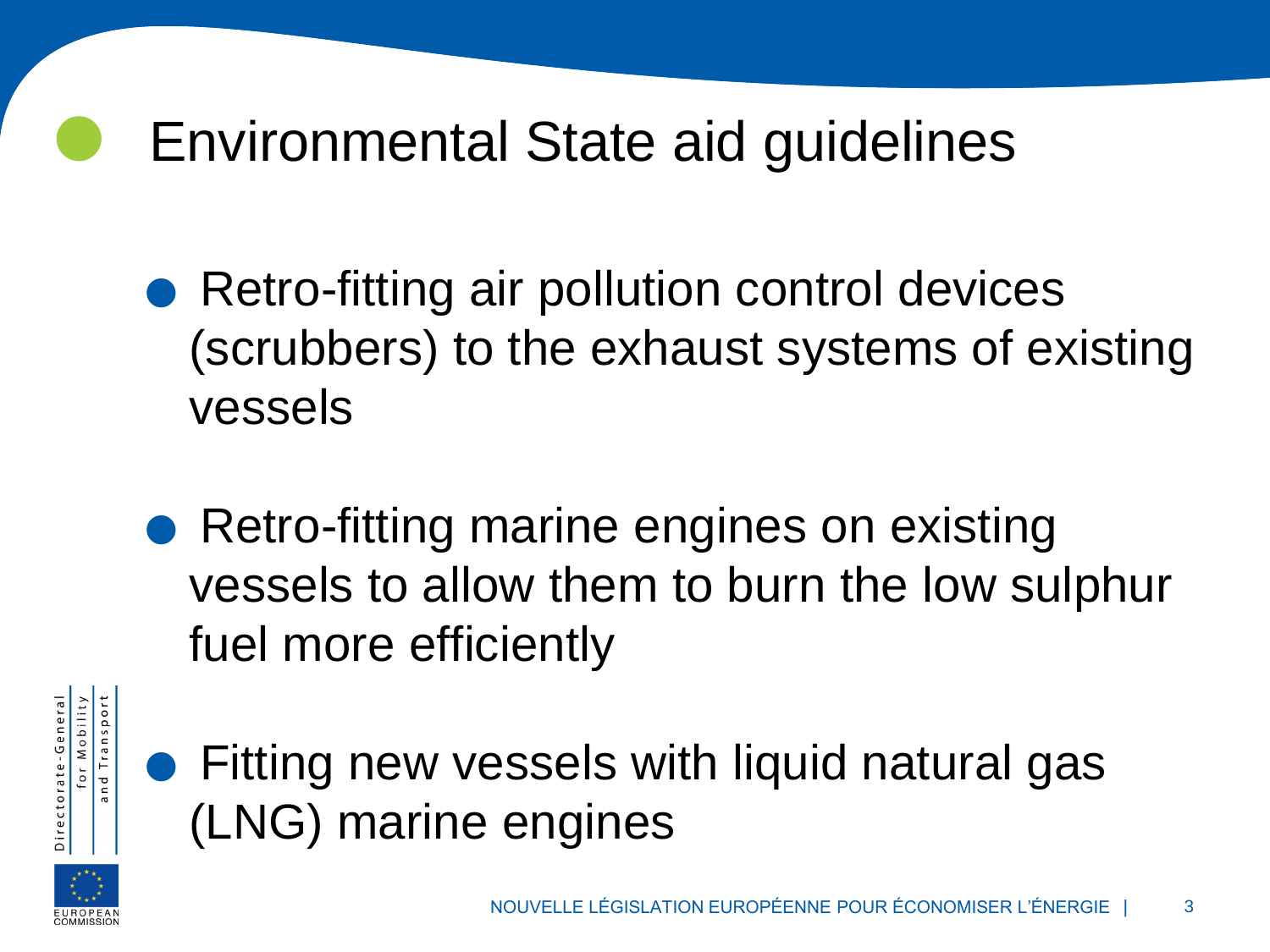### Environmental State aid guidelines – Aid intensities for large companies

- **Investments which go beyond Community** standards or in the absence of Community standards = 50 % of the eligible costs
- Eligible costs : additional costs for acquiring the more-environmentally-friendly equipment (additional benefits must be deducted)



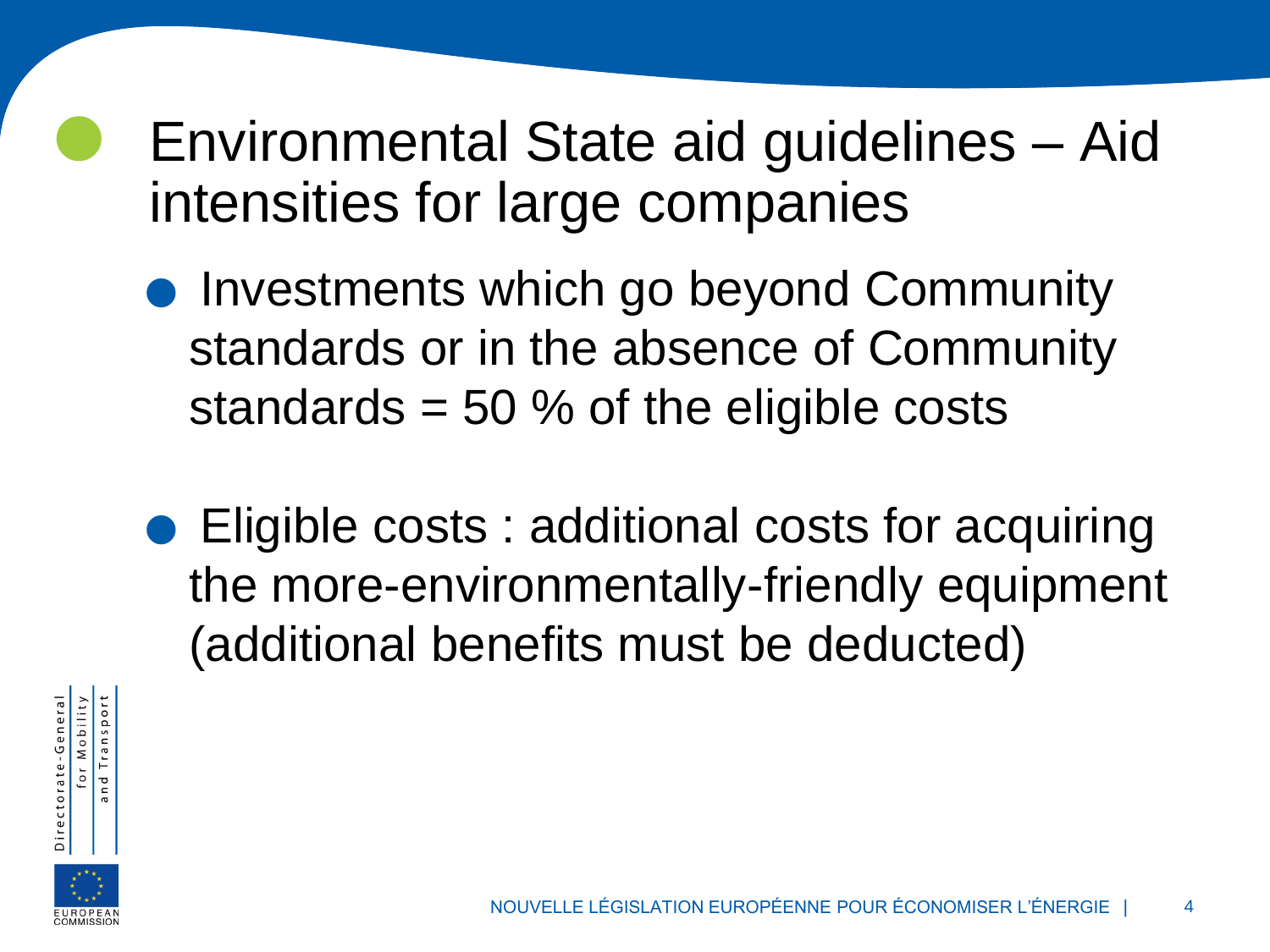### Environmental State aid guidelines – Aid intensities for large companies

- Aid for early adaptation to future Community standards - General rules :
	- » Investment more than 3 years before entry into force of the new standard : 15 %
	- » Investment between 1 and 3 years before entry into force of the new standard : 10 %
	- » Investment 1 year before entry into force of the new standard : no State aid



for Mobility

Transport

and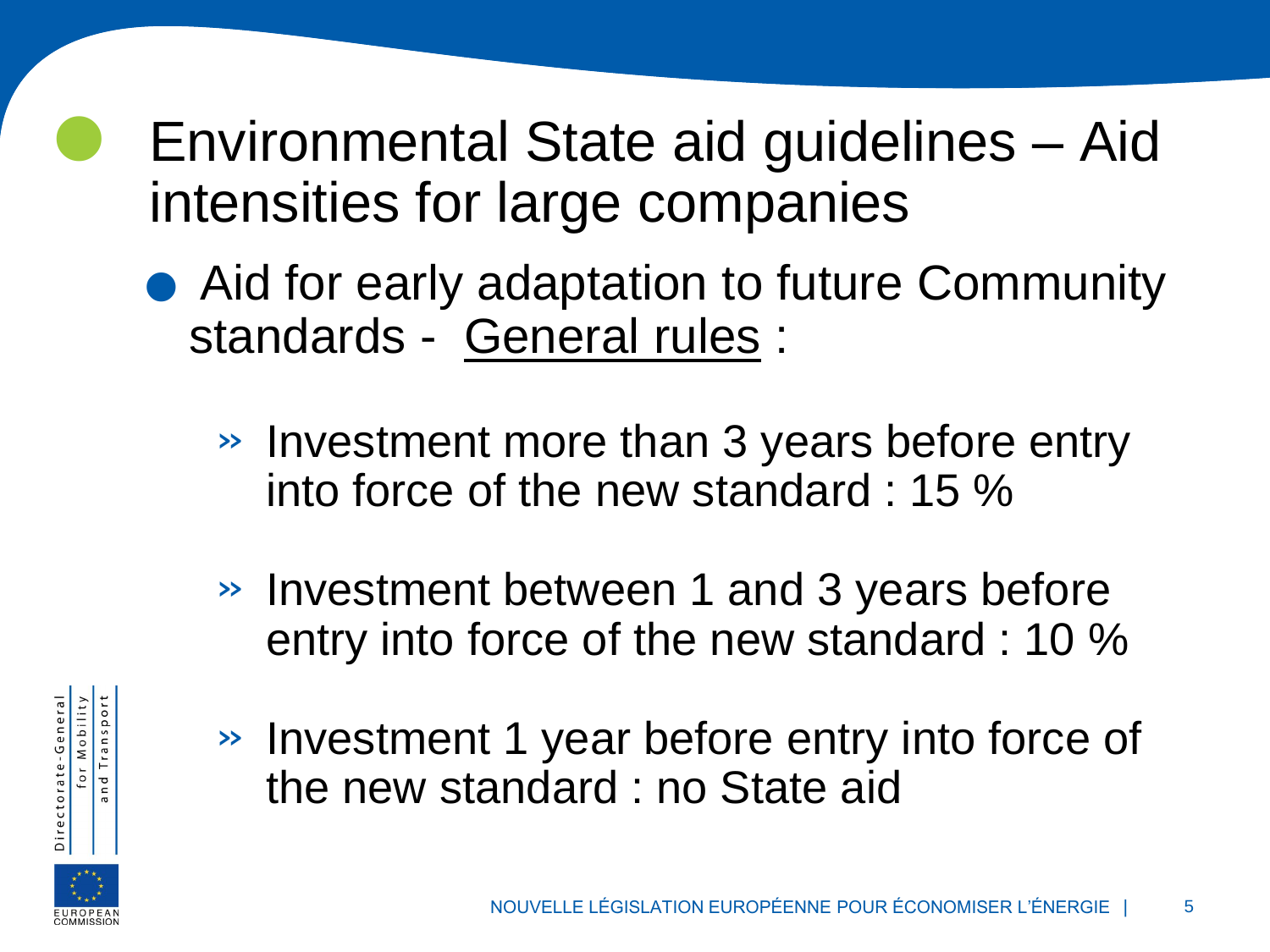# Regional State aid guidelines

- Investment in port reception facilities that treat slurries created by the scrubbers
- **Investment support for the construction of** marine-LNG refuelling stations





for Mobility ectorate-General

• Guidelines expire in end 2013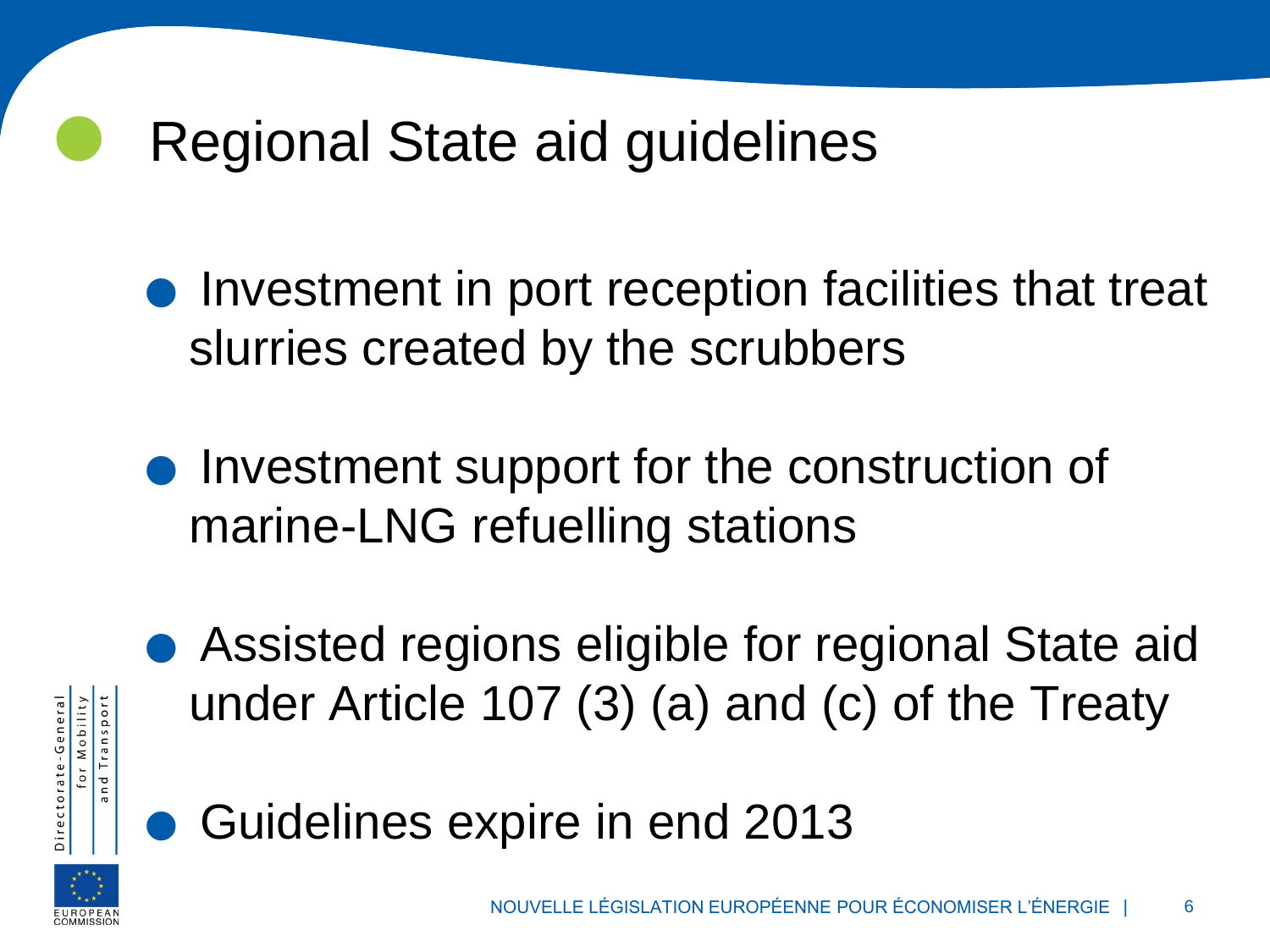# Shipbuidling framework

- $\bullet$  Aid to shipyards
- Construction of new vessels or retro-fitting of existing vessels involving « innovation »
- Cost related to investments, design, engineering and testing activities directly related to the innovative part of the project



for Mobility

and Transport

• The framework expires in 2011